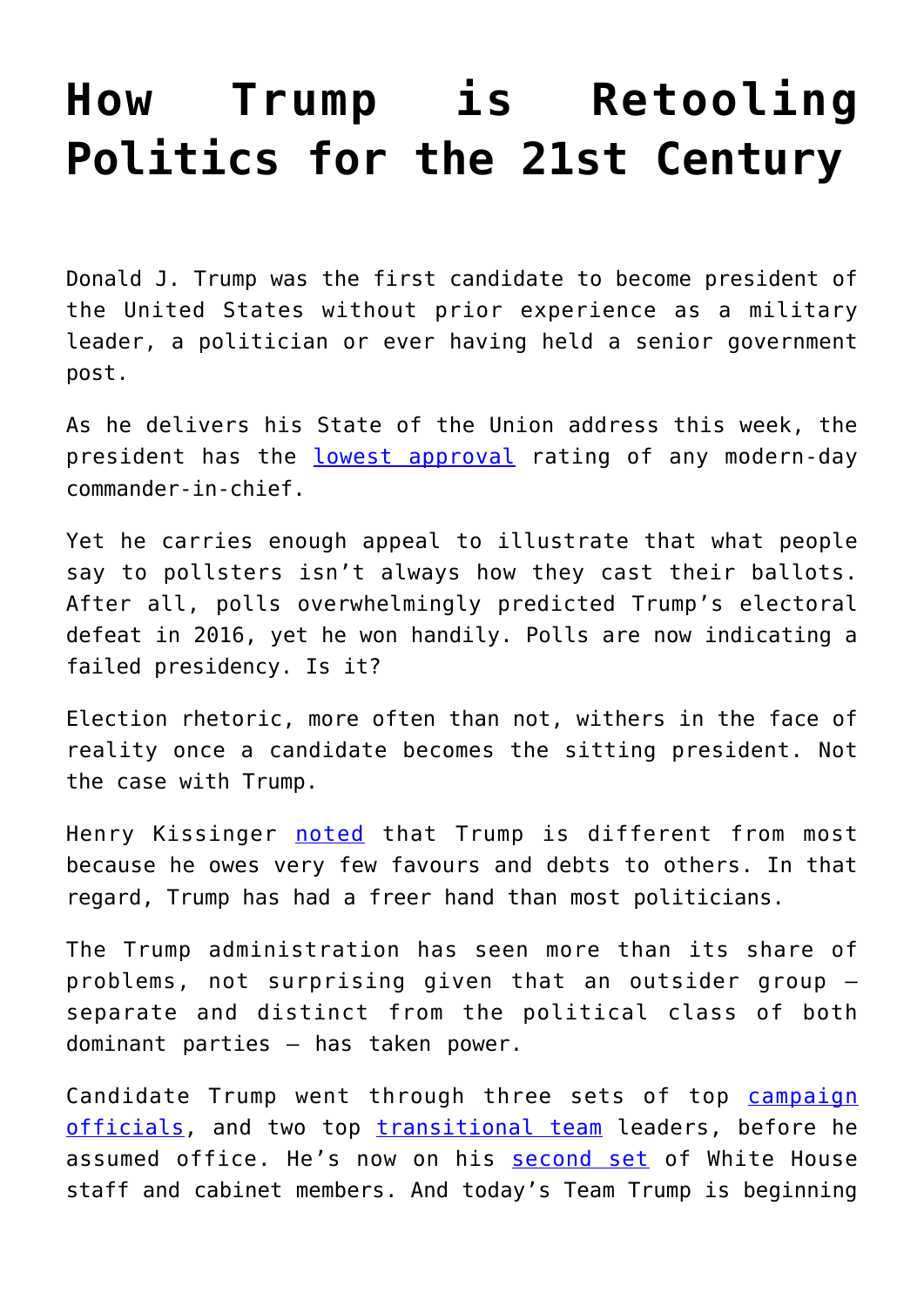to deliver eyebrow-raising change in many areas, from defence to the economy.

#### **Trump's message unfiltered**

What has stayed constant, however, is Trump's approach to governing by bringing his message directly to his constituents by means that include [Twitter](https://twitter.com/realDonaldTrump?ref_src=twsrc%5Egoogle%7Ctwcamp%5Eserp%7Ctwgr%5Eauthor) and [political rallies.](http://rsbn.tv/category/video/donald-trump/)

His speech and mannerisms not only reflect the aforementioned free hand, but also a fundamental break from the carefully crafted, controlled politician-speak that became dominant in the late 20th century in most industrialized democracies.



U.S. President Donald Trump speaks to reporters upon arrival at the White House from the World Economic Forum in Davos, Switzerland. (AP Photo/Manuel Balce Ceneta)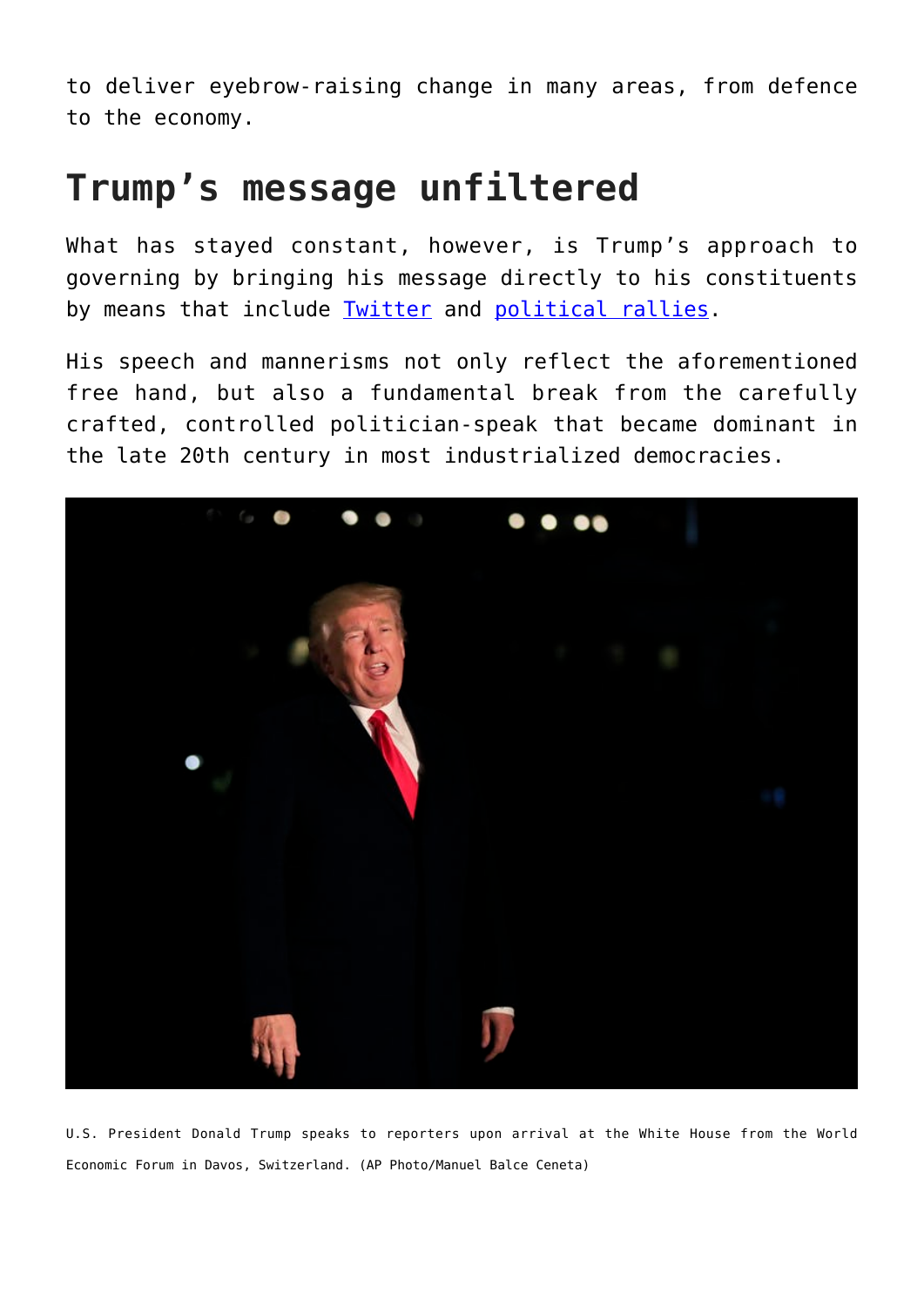Trump-speak has barely changed since his campaign began. It's not classical politician-speak, which prioritizes an avoidance of publicly offending anyone. Making offensive comments, after all, can cost votes that could tip an election or derail a legislative agenda. Internationally, if a president routinely offends the country's foes and allies alike, delicate relationships are put at risk.

Measured and controlled speech that carefully avoids upsetting anyone and not playing fast and loose with readily disproved facts is what politician-speak is all about.

Politicians usually deal with any significant, legitimate domestic concerns by appeasement: Using "motherhood and apple pie" references in public statements, and delivering speeches that more often than not don't result in any substantive action unless it's a bona fide priority of their administration.

As long as not openly spoken of approvingly by those in authority, many alleged universal evils, like systemic racial discrimination, can quietly continue.

### **No spit-and-polish**

Other ongoing concerns, like the investigation into Trump's alleged ties to Russia, allow opposing politicians to appear righteous and therefore exempt from the civility of politician-speak. Their targets can be openly denigrated, insulted and vilified.

Candidate Trump, and now President Trump, made a clean break from this 20th-century tradition by speaking to Americans and the world in a plain-spoken, homey and at times explicit manner free of the spit-and-polish that all democracies have come to expect of their politicians.

Frank Bruni, the New York Times columnist and no friend of the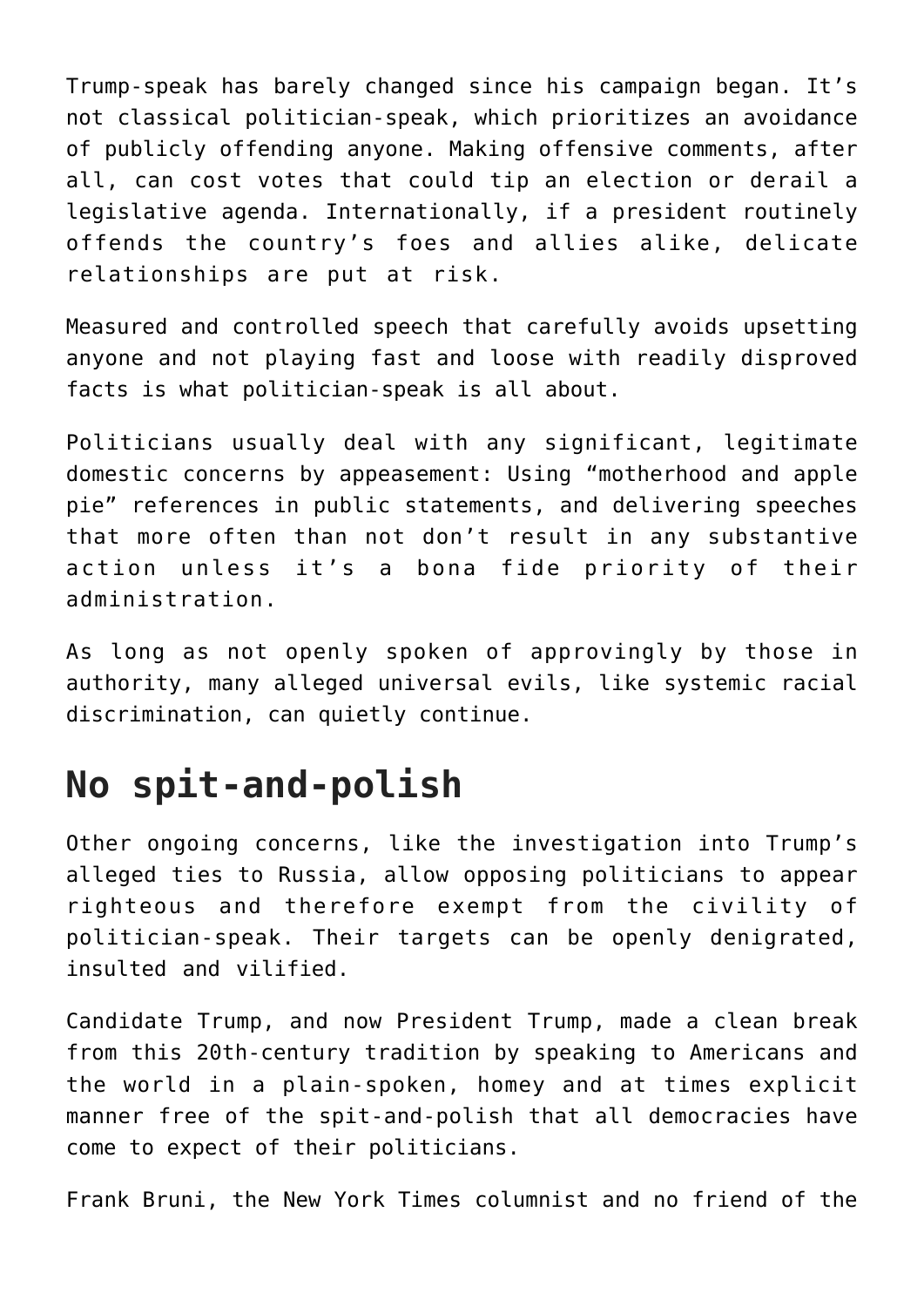president, termed him a [radically honest](https://www.nytimes.com/2018/01/19/opinion/sunday/donald-trump-lies-honesty.html) politician in some ways. Bruni observes there is more transparency into the president's beliefs and ideas, and his thought processes  $h$ -however wrong or misled he might be  $-$  than there has been for any previous president in recent memory.

We know that some politicians aren't much different from Trump privately because there is a long trail of what they really thought and said during unguarded moments.

[On tape](http://nixontapes.org/), Richard Nixon was profane and angry about his perceived enemies, [including Canada's Pierre Trudeau.](https://www.thestar.com/news/world/2008/12/08/nixon_tapes_include_testy_trudeau_chat.html) Lyndon Johnson was [much warier in private comments](http://www.history.com/speeches/lyndon-johnson-expresses-doubts-about-vietnam-war) about the Vietnam war than he was in public.



*Richard Nixon and Prime Minister Pierre Trudeau talk in Trudeau's office on Parliament Hill in Ottawa*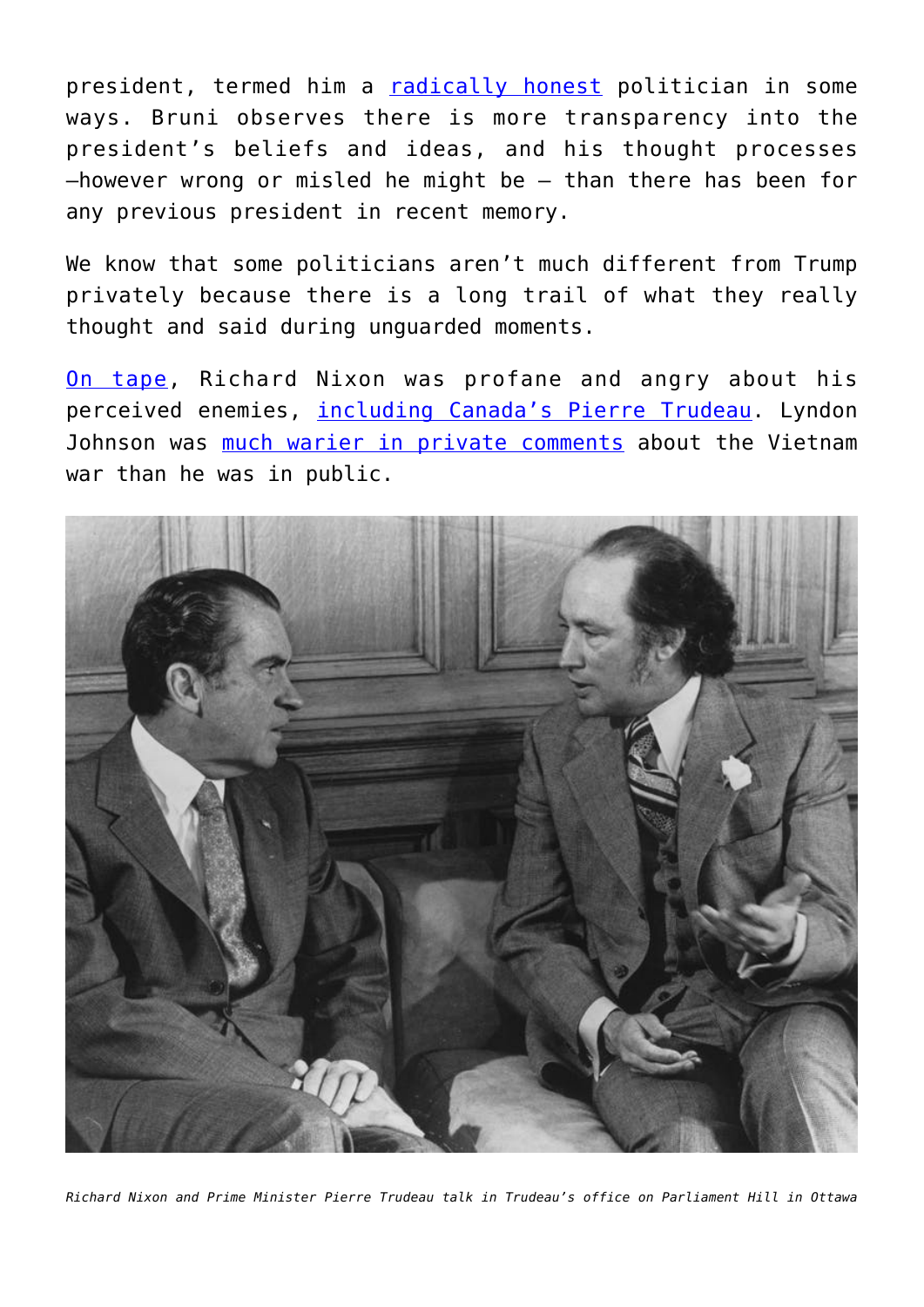*in this April 1972 photo. (THE CANADIAN PRESS/Chuck Mitchell)*

The difference is that past presidents and establishment politicians hid their true beliefs better, and a less critical media helped.

Trump, on the other hand, has faced hostile media worldwide that amplify every "misstep."

Trump's "open source" thoughts are unprecedented in any modern politician. This radical transparency allows us to understand the president in a way that no other modern politician can be understood.

Trump supporters hear and see a man whose thoughts and beliefs are similar to theirs, whom they know expresses ideas that they cannot speak out loud unless in safe, like-minded and trusted company — or they risk being branded racist, sexist, homophobic and xenophobic, or, as Hillary Clinton termed them, "[deplorables](http://www.bbc.com/news/av/election-us-2016-37329812/clinton-half-of-trump-supporters-basket-of-deplorables)."

Such accusations are not just rhetorical. In the #MeToo era, [they're now more than sufficient grounds](https://www.hilltimes.com/2018/01/29/just-start-stories-likely-hit-ottawa-coming-months-say-observers/132461) to cause careers and lives to go up in smoke, to cause politicians to be forced from their posts, to be denied equal protection under the law and to be vilified in public in a way that can never be erased in the age of the internet.

The internet-amplified [accusations,](https://www.theatlantic.com/entertainment/archive/2017/10/the-movement-of-metoo/542979/) often dating back decades, are enough to derail many prominent people's careers, whether they're guilty or not.

#### **Trump's tweets, comments are a goldmine**

Trump-speak, therefore, is a goldmine for those making accusations. The president's unfiltered, often anger-fuelled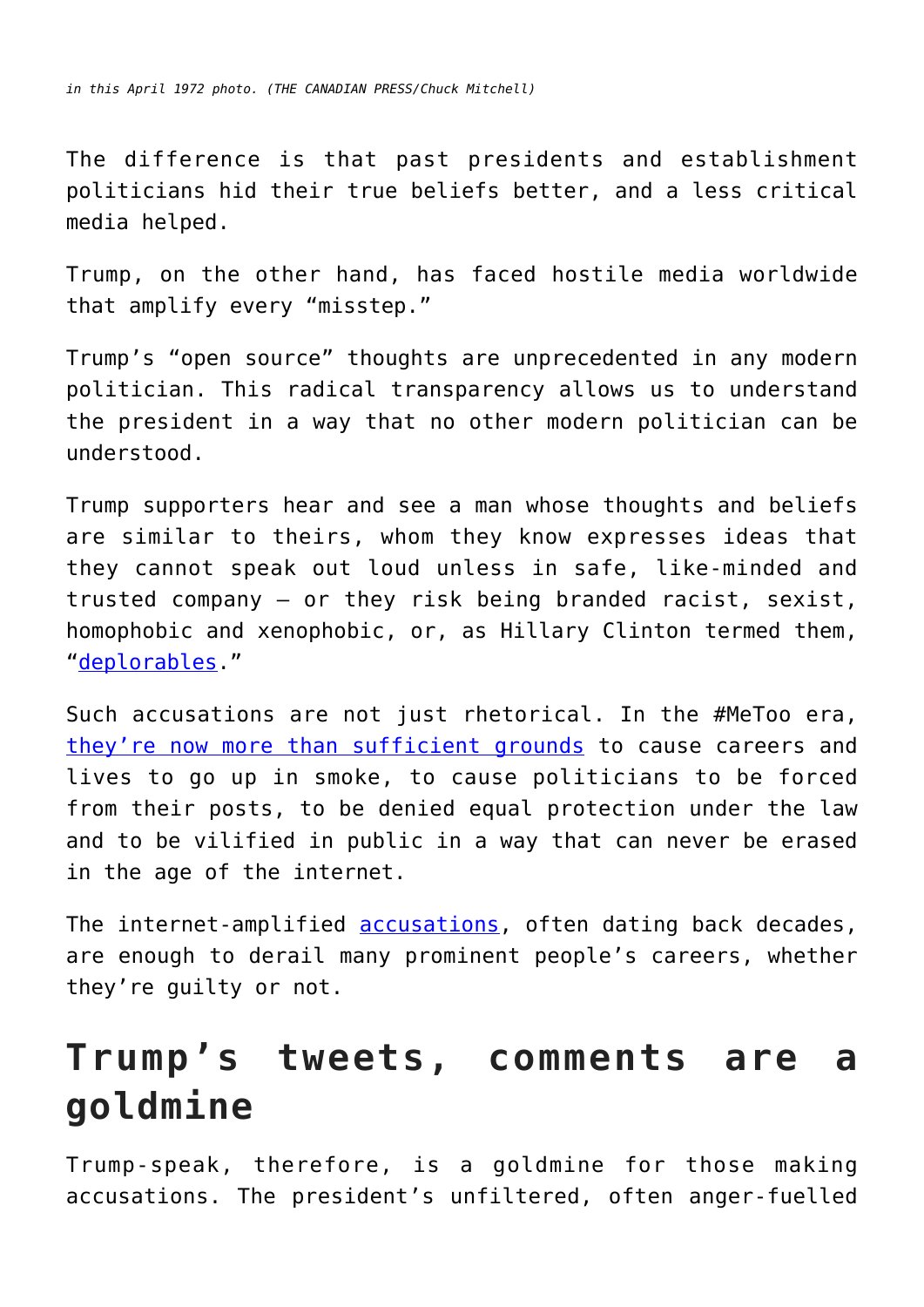tweets and public remarks have lead to charges that, to name just a few examples, he's an enemy of prosperity due [to his](http://www.independent.co.uk/news/world/americas/us-politics/davos-2018-donald-trump-protectionism-wef-america-first-us-president-world-economic-forum-a8174506.html) [protectionism](http://www.independent.co.uk/news/world/americas/us-politics/davos-2018-donald-trump-protectionism-wef-america-first-us-president-world-economic-forum-a8174506.html), that he's [racist,](https://www.nytimes.com/2018/01/15/opinion/donald-trump-racist-statements.html) [sexist,](http://www.telegraph.co.uk/women/politics/donald-trump-sexism-tracker-every-offensive-comment-in-one-place/) [Islamaphobic](http://www.huffingtonpost.ca/entry/trump-islamophobic-retweets-religious-leaders_us_5a1ec053e4b0dc52b02ade8b) or just plain [boorish.](http://www.independent.co.uk/voices/donald-trump-nato-g7-paris-treaty-russia-dwindling-base-a7758401.html)

But to date, none of these accusations have bothered his base — or the American economy. Business confidence in America is at an [all-time high](https://www.nytimes.com/2018/01/01/us/politics/trump-businesses-regulation-economic-growth.html) since 2008, while [unemployment](http://www.ncsl.org/research/labor-and-employment/national-employment-monthly-update.aspx) is down.

Trump, by breaking from the "offend no one" style of political discourse, [still appeals](https://www.vox.com/policy-and-politics/2018/1/29/16900646/trump-administration-tweets-media-polarization) to those Americans who share beliefs with him that are largely overlooked by the incumbent political class that the president is dismantling.

But it is not "populism," per se. Most populists, like the [Nicolás Maduro regime of Venezuela](https://www.reuters.com/article/us-venezuela-politics/venezuelas-presidential-battle-begins-maduro-favorite-idUSKBN1FD1BQ), do not have an agenda for radical change. Trump, on the other hand, insists he's all about remaking America.

The question is, remake America in what way?

Trump's beliefs do not fit neatly into existing and established factions of the Republican or Democratic party. His ideas are a mix from both parties that is more than pragmatism — defined as expedient ad hoc solutions that most politicians end up practising with a slight tilt to the traditional "left" or "right."

Trump is about more than muddling through, or incremental change. He is a president of radical change.

His takeover of the Republican Party was a hostile one that paid lip service to most of the party's ideological dogma.

That's why it's been so difficult for any political class to coalesce around Trump. He is not really a Republican or a Democrat, but a cross-dresser with new, radical ideas.